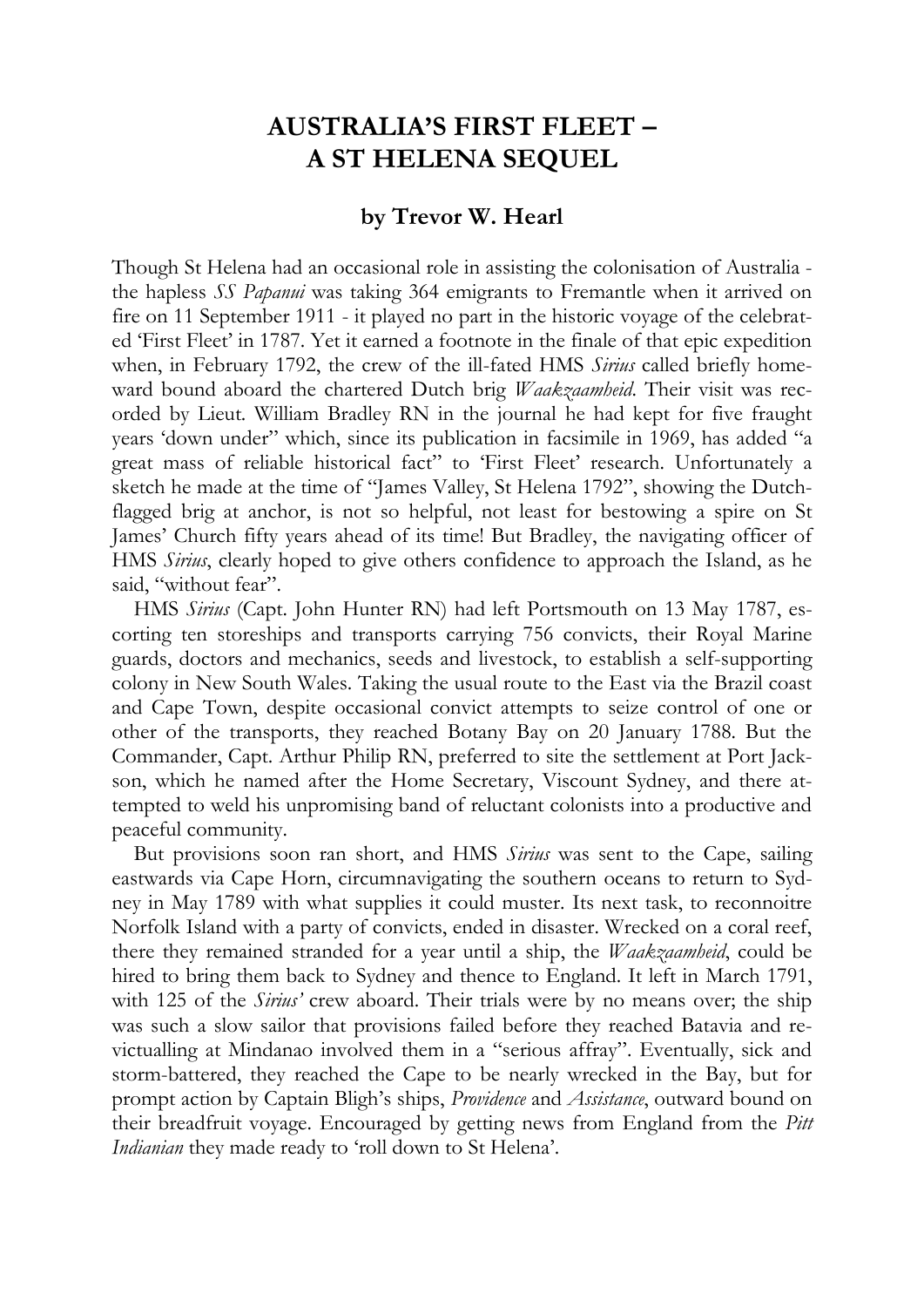#### **Lieut. Bradley's Journal for 1792**

#### *At Cape Town: January 12th, 1792*

After having refitted the ship & waited several days for the recovery of the Sick, we were under the necessity of leaving 5 of them at the Hospital; the others were taken on board but by no means perfectly recovered. The wind being unfavourable it was the 18th before we could get to sea. [..] We had the wind from the So to the SW till in the Lat of 23° when we got the SE Trade which in general was moderate & fair weather. Made the Island of St Helena the 4th of February & anchored off James's Valley at Noon the same day.

In standing towards St Helena it is best to keep to the SE of the Island before you get close in with it. It may be approached without fear. The only Landing places are on the NW side of the island & the anchoring ground off the Town being not more than one mile & the outer edge of the Coast not more than two miles, it is necessary to have the shore close aboard as you haul around the NE end of the Island (Barn In which you may know coming from the SE by a very ragged hill on the E side & about a mile to the S'ward of it, with a small Sugar Loaf top & a Look out house on it, where they hoist Signal flags & shew balls; before you get the length of that Hill you will see the top of Sugar Loaf Hill with a Flag S'Post on it shewing over the land between this look out & Barn Pt. When you pass Barn Pt, which you may do at a Cable length distance, haul close up for Sugar Loaf Pt which runs steep down to the Sea from the Post beforementioned & is about 2 miles to the N'ward of Barn Point. It is necessary to keep close in with Sugar Loaf Pt if the Trade wind is fresh, otherwise I think not nearer than ½ a mile as the wind baffles very much when the Trade is not brisk.

As you approach Sugar Loaf Pt, you open the road which bears from it about SW&W pr Compass: between 2 & 3 miles. A small distance to the S'ward of Sugar Loaf Pt is Rupert's Valley (or rather gulley) off which you have Anchorage if pressed to it. The hill forming this Valley to the SW also forms James's Valley to the NE. It has a square Fort near the water & another Fort or Battery on the top & is called Munden's Pt. The anchoring ground is off James's Valley. 12 or 15  $f<sup>ms</sup>$  is a very good birth [sic], you will then be rather more than  $\frac{1}{4}$  of a mile from the beach.

We found watering very convenient, there being a wharf & crane built farther out than that one formerly used for the purpose, & proper moorings laid down off it for a Boat to go & lay with stoppers to veer in & haul out occasionally by stern & head ropes. The Boat lays in deep water & the Crane projecting well over the Boat the Empty Casks are got up, & full ones struck over, with great ease & expedition. It very seldom happens that the Surf is so great as to prevent watering, but that may always be seen.

On coming in with Sugar Loaf Pt it is necessary to send a Boat a head & inform the Fort which is near the water on the pt what Ship it is, & they convey that in-